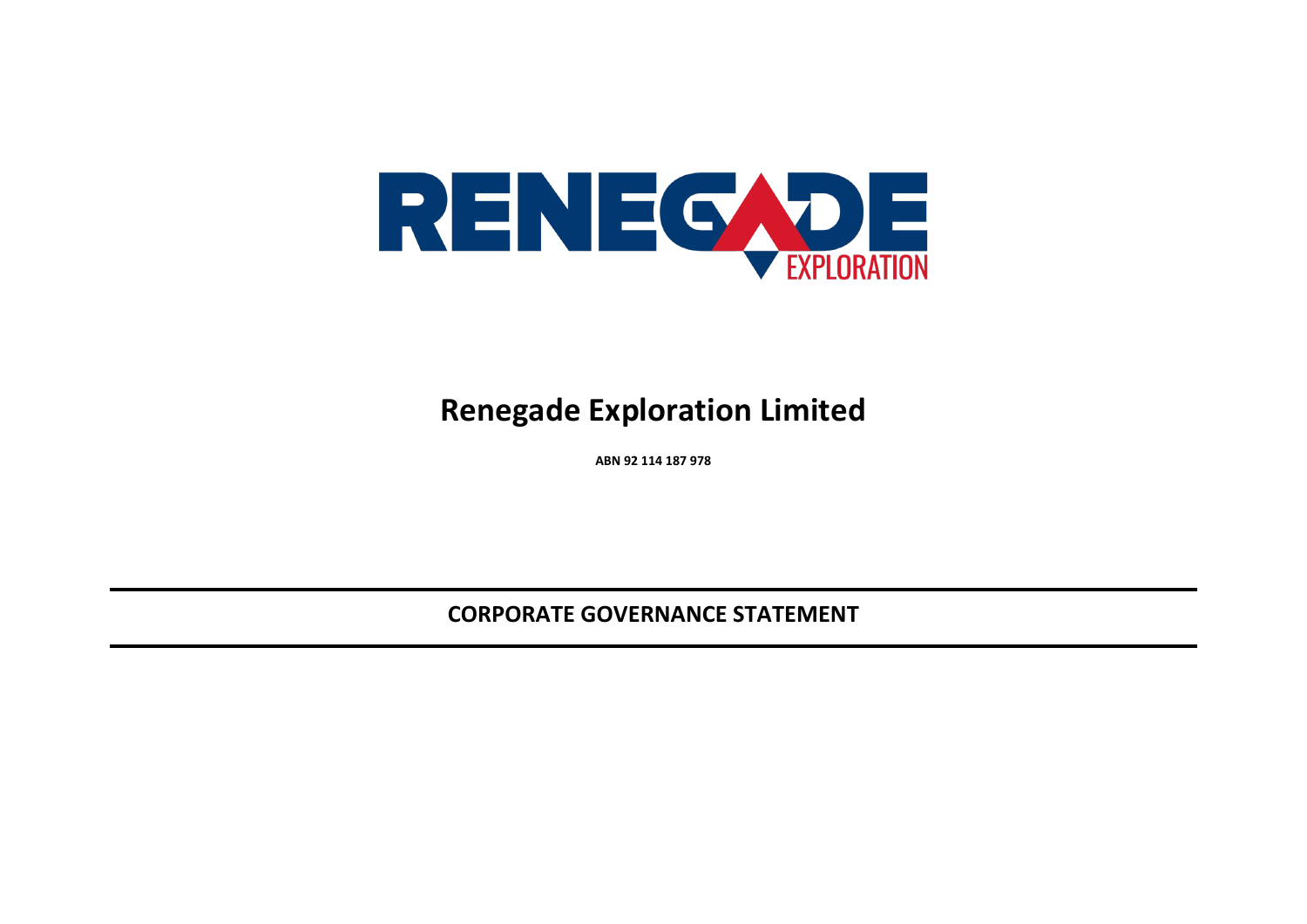# **Renegade Exploration Limited Corporate Governance Statement**

**(current as at 30 September 2021)**

The Board of Directors are responsible for the overall strategy, governance and performance of Renegade Exploration Limited (the Company). The Board has adopted a corporate governance framework which it considers to be suitable given the size, nature of operations and strategy of the Company.

To the extent that they are applicable, and given its circumstances, the Company adopts the eight essential Corporate Governance Principles and Best Practice Recommendations ('Recommendations') published by the Corporate Governance Council of the ASX (4<sup>th</sup> Edition). Where the Company's corporate governance practices follow a recommendation, the Board has made appropriate statements reporting on the adoption of the recommendation. Where, after due consideration, the Company's corporate governance practices depart from a recommendation, the Board has offered full disclosure and reason for the adoption of its own practice, in compliance with the "if not, why not" regime.

As the Company's activities develop in size, nature and scope, the implementation of additional corporate governance structures will be afforded further consideration.

|     | <b>Corporate Governance Council Recommendation</b>                                                                                                                                                                                                                                                                                             | <b>Comply</b><br>(Yes / No) | <b>Explanation</b>                                                                                                                                                                                                                                                                                                                                                                                                                                                                                                                                                                                                                                                                                                                                                                                                                                                                                                                                                                                                                                                                                                                                                                                                                                                                                                                                                                                                                                                        |
|-----|------------------------------------------------------------------------------------------------------------------------------------------------------------------------------------------------------------------------------------------------------------------------------------------------------------------------------------------------|-----------------------------|---------------------------------------------------------------------------------------------------------------------------------------------------------------------------------------------------------------------------------------------------------------------------------------------------------------------------------------------------------------------------------------------------------------------------------------------------------------------------------------------------------------------------------------------------------------------------------------------------------------------------------------------------------------------------------------------------------------------------------------------------------------------------------------------------------------------------------------------------------------------------------------------------------------------------------------------------------------------------------------------------------------------------------------------------------------------------------------------------------------------------------------------------------------------------------------------------------------------------------------------------------------------------------------------------------------------------------------------------------------------------------------------------------------------------------------------------------------------------|
|     | PRINCIPLE 1: Lay solid foundation for management and oversight                                                                                                                                                                                                                                                                                 |                             |                                                                                                                                                                                                                                                                                                                                                                                                                                                                                                                                                                                                                                                                                                                                                                                                                                                                                                                                                                                                                                                                                                                                                                                                                                                                                                                                                                                                                                                                           |
| 1.1 | A listed entity should disclose;<br>(a) the respective roles and responsibilities of its board and management; and<br>(b) those matters expressly reserved for the board and those delegated to<br>management.                                                                                                                                 | Yes                         | The Board has adopted a formal Board Charter which sets out the respective roles and responsibilities of<br>the Board and management and those matters expressly reserved to the Board and those delegated to<br>management.<br>The Board is responsible for the general supervision of the management of the Company's business and<br>affairs with the objective of enhancing shareholder value. The Board fulfills its mandate at regularly<br>scheduled meetings or as required. Frequency of meetings may be increased and the nature of the agenda<br>items may be changed depending upon the state of the Company's affairs and in light of opportunities or<br>risks which the Company faces. The directors are kept informed of the Company's operations at these<br>meetings as well as through reports and discussions with management on matters within their particular<br>areas of expertise.<br>The Board is responsible for approving long-term strategic plans and annual operating plans and budgets<br>recommended by management. The Board delegates to management responsibility for implementation of<br>these objectives and for the day-to-day operations of the Company, including, managing the Company's<br>operations and cash flow, evaluating new business opportunities, recruiting staff and complying with<br>applicable regulatory requirements.<br>The Board Charter is available on Renegade's website at www.renegadeexploration.com |
| 1.2 | A listed entity should:<br>(a) undertake appropriate checks before appointing a person, or putting forward<br>to security holders a candidate for election, as a director;<br>and<br>(b) provide security holders with all material information in its possession<br>relevant to a decision on whether or not to elect or re-elect a director. | Yes                         | Prior to the putting forward of a candidate for election as a director by shareholders, as a minimum<br>requirement, Renegade makes inquiries as to the person's character, experience and education.<br>Criteria considered when appointing a new director include:<br>quality of the individual;<br>٠<br>background of experience and achievements to date;<br>$\bullet$<br>compatibility with other board members;<br>$\bullet$<br>compatibility with the Company's business activities; and<br>$\bullet$                                                                                                                                                                                                                                                                                                                                                                                                                                                                                                                                                                                                                                                                                                                                                                                                                                                                                                                                                              |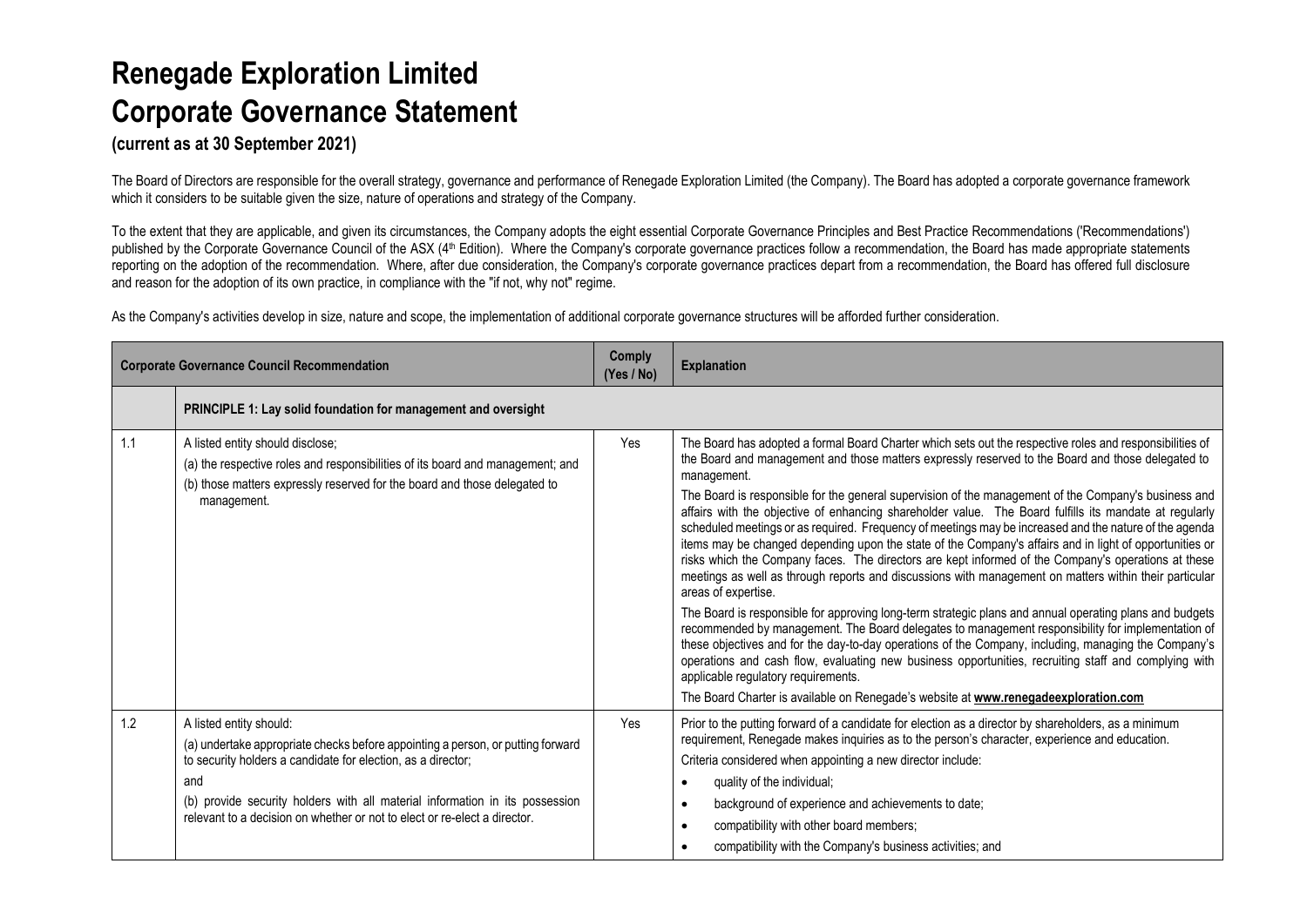| 1.3<br>1.4 | A listed entity should have a written agreement with each director and senior<br>executive setting out the terms of their appointment.<br>The Company Secretary of a listed entity should be accountable directly to the                                                                                                                                                                                                                                                                                                                                                                                                                                                                                                                                                                                                                                                                                                                                                                                                                                             | Yes<br>Yes | ability to contribute.<br>$\bullet$<br>All material information relevant to whether or not to elect or re-elect a director is provided to the Company's<br>shareholders as part of the Notice of Meeting and Explanatory Statement for each annual general meeting<br>of the Company.<br>Non-Executive Directors are required to sign a letter of appointment.<br>Executive Directors are required to enter into service agreements or consulting agreements and other<br>senior executives are required to enter into employment or consulting agreements setting out the terms of<br>their appointment.<br>The appointment of the Company Secretary is approved by resolution of the Board. The Company                                                                                                                                                                                                                                                                                                                                                                                                         |
|------------|----------------------------------------------------------------------------------------------------------------------------------------------------------------------------------------------------------------------------------------------------------------------------------------------------------------------------------------------------------------------------------------------------------------------------------------------------------------------------------------------------------------------------------------------------------------------------------------------------------------------------------------------------------------------------------------------------------------------------------------------------------------------------------------------------------------------------------------------------------------------------------------------------------------------------------------------------------------------------------------------------------------------------------------------------------------------|------------|-------------------------------------------------------------------------------------------------------------------------------------------------------------------------------------------------------------------------------------------------------------------------------------------------------------------------------------------------------------------------------------------------------------------------------------------------------------------------------------------------------------------------------------------------------------------------------------------------------------------------------------------------------------------------------------------------------------------------------------------------------------------------------------------------------------------------------------------------------------------------------------------------------------------------------------------------------------------------------------------------------------------------------------------------------------------------------------------------------------------|
|            | Board, through the Chair, on all matters to do with the proper functioning of the<br>board.                                                                                                                                                                                                                                                                                                                                                                                                                                                                                                                                                                                                                                                                                                                                                                                                                                                                                                                                                                          |            | Secretary is accountable to the Board, through the Chairman, and is responsible for supporting the proper<br>functioning of the Board which includes, but is not limited to, providing advice on governance and<br>procedural issues, and the preparation of Board papers and minutes, attendance at Board meetings and<br>maintaining policies and procedures.                                                                                                                                                                                                                                                                                                                                                                                                                                                                                                                                                                                                                                                                                                                                                   |
| 1.5        | A listed entity should:<br>have a diversity policy which includes requirements for the Board or a<br>(a)<br>relevant committee of the Board to set measurable objectives for<br>achieving gender diversity and to assess annually both the objectives and<br>the entity's progress in achieving them;<br>disclose that policy or a summary of it; and<br>(b)<br>disclose as at the end of each reporting period:<br>(c)<br>the measurable objectives for achieving gender diversity set by<br>(i)<br>the Board in accordance with the entity's diversity policy and its<br>progress towards achieving them; and<br>(ii)<br>either:<br>(A)<br>the respective proportions of men and women on the<br>Board, in senior executive positions and across the<br>whole organisation (including how the entity has defined<br>"senior executive" for these purposes); or<br>(i) if the entity is a "relevant employer" under the Workplace Gender<br>Equality Act, the entity's most recent "Gender Equality Indicators", as<br>defined in the Workplace Gender Equality Act | <b>No</b>  | <b>Explanation for Departure</b><br>The Company has not yet established a formal policy on diversity and has not established or reported<br>measurable objectives for achieving gender diversity.<br>The Company makes its appointment decisions based on merit, by assessing whether a person's skills<br>and experience are appropriate for particular roles. It does not discriminate based on gender, age, ethnicity<br>or cultural background.<br>Given the Company's size and stage of development, it does not believe that a formal diversity policy will<br>provide any measurable benefit to the Company that is not already provided by its existing practices in this<br>area. However, as the Company's operations develop, it will consider the adoption of a formal diversity<br>policy and the setting of measurable objectives for achieving gender diversity.<br>The Company provides the following information regarding gender diversity as at 30 September 2021:<br><b>Proportion of females</b><br>Category<br>Whole organisation<br>Nil<br>Nil<br><b>Senior Executives</b><br>Nil<br>Board |
| 1.6        | A listed entity should:<br>have and disclose a process for periodically evaluating the performance<br>(a)<br>of the board, its committees and individual directors; and<br>disclose, in relation to each reporting period, whether a performance<br>(b)<br>evaluation was undertaken in the reporting period in accordance with that<br>process.                                                                                                                                                                                                                                                                                                                                                                                                                                                                                                                                                                                                                                                                                                                     | Yes        | The Board assesses, from time to time, the effectiveness of the Board as a whole and the contribution of<br>individual directors, including considering the appropriate size of the Board. Given the size of the Company<br>and the management team, this process is managed informally by Directors.                                                                                                                                                                                                                                                                                                                                                                                                                                                                                                                                                                                                                                                                                                                                                                                                             |
| 1.7        | A listed entity should:<br>(a) have and disclose a process for periodically evaluating the performance of<br>its senior executives; and                                                                                                                                                                                                                                                                                                                                                                                                                                                                                                                                                                                                                                                                                                                                                                                                                                                                                                                              | Yes        | During the reporting period performance reviews of senior executives were carried out on an informal basis.<br>As the activities of the Company develop, it will consider the establishment of more formal evaluation<br>procedures, including quantitative measures of performance.                                                                                                                                                                                                                                                                                                                                                                                                                                                                                                                                                                                                                                                                                                                                                                                                                              |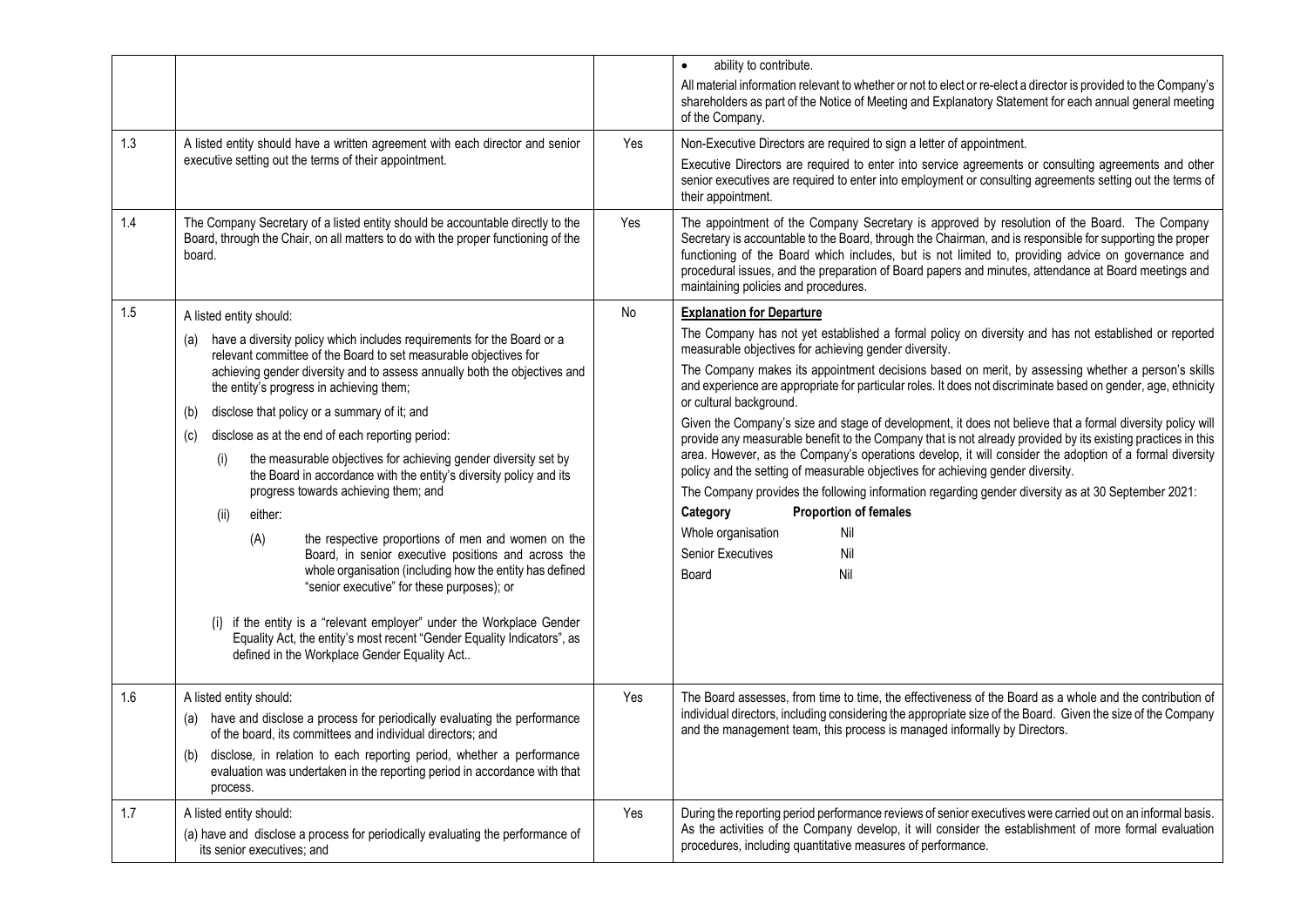| (b)<br>disclose, in relation to each reporting period, whether a performance |  |
|------------------------------------------------------------------------------|--|
| evaluation was undertaken in the reporting period in accordance with that    |  |
| process.                                                                     |  |

|     | <b>PRINCIPLE 2: Structure the Board to add value</b>                                                                                                                                                                                                                                                                                                                                                                                                                                                                                                                                                                                                                                                                                                                                                                                                             |     |                                                  |                                                                                                                                                                                                                                                                                                            |                     |             |
|-----|------------------------------------------------------------------------------------------------------------------------------------------------------------------------------------------------------------------------------------------------------------------------------------------------------------------------------------------------------------------------------------------------------------------------------------------------------------------------------------------------------------------------------------------------------------------------------------------------------------------------------------------------------------------------------------------------------------------------------------------------------------------------------------------------------------------------------------------------------------------|-----|--------------------------------------------------|------------------------------------------------------------------------------------------------------------------------------------------------------------------------------------------------------------------------------------------------------------------------------------------------------------|---------------------|-------------|
| 2.1 | The board of a listed entity should:<br>(a) have a nomination committee which:<br>(1) has at least three members, a majority of whom are independent<br>directors: and<br>is chaired by an independent director, and disclose:<br>(2)<br>the charter of the committee;<br>(3)<br>the members of the committee; and<br>(4)<br>(5) as at the end of each reporting period, the number of times the<br>committee met throughout the period and<br>the individual<br>attendances of the members at those meetings; OR<br>(b) if it does not have a nomination committee, disclose that fact and the<br>processes it employs to address board succession issues and to ensure that<br>the board has the appropriate balance of skills, knowledge, experience,<br>independence and diversity to enable it to discharge its duties and<br>responsibilities effectively. | No  | <b>Explanation for Departure</b><br>the Company. | The Board has not appointed a nominating committee because the full Board fulfills these functions. The<br>Board has considered this matter and decided that the non-compliance does not affect the operation of<br>This recommendation will be satisfied at the appropriate time in the Company's future. |                     |             |
| 2.2 | A listed entity should have and disclose a board skills matrix setting out the mix<br>of skills and diversity that the board currently has or is looking to achieve in its<br>membership.                                                                                                                                                                                                                                                                                                                                                                                                                                                                                                                                                                                                                                                                        | Yes |                                                  | Renegade recognise that a skills matrix is a useful tool to identify any gaps in the collective skills of the<br>Board. Refer to the "Board Skills Matrix" in the Appendix to this document.                                                                                                               |                     |             |
| 2.3 | A listed entity should disclose:                                                                                                                                                                                                                                                                                                                                                                                                                                                                                                                                                                                                                                                                                                                                                                                                                                 | Yes |                                                  | As at 30 September 2021, the Board consisted of:                                                                                                                                                                                                                                                           |                     |             |
|     | (a) the names of the directors considered by the board to be independent<br>directors:                                                                                                                                                                                                                                                                                                                                                                                                                                                                                                                                                                                                                                                                                                                                                                           |     | Name                                             | Role                                                                                                                                                                                                                                                                                                       | Date of Appointment | Independent |
|     | (b) if a director has an interest, position, association or relationship of the type<br>described in Box 2.3 but the board is of the opinion that it does not<br>compromise the independence of the director, the nature of the interest,<br>position, association or relationship in question and an explanation of why<br>the board is of that opinion; and<br>(c) the length of service of each director.                                                                                                                                                                                                                                                                                                                                                                                                                                                     |     | Robert Kirtlan                                   | Non-Executive Chairman                                                                                                                                                                                                                                                                                     | 23 May 2017         | Yes         |
|     |                                                                                                                                                                                                                                                                                                                                                                                                                                                                                                                                                                                                                                                                                                                                                                                                                                                                  |     | Peter Voulgaris                                  | Non-Executive Director                                                                                                                                                                                                                                                                                     | 24 November 2017    | Yes         |
|     |                                                                                                                                                                                                                                                                                                                                                                                                                                                                                                                                                                                                                                                                                                                                                                                                                                                                  |     | Mark Wallace                                     | Non-Executive Director                                                                                                                                                                                                                                                                                     | 25 June 2017        | Yes         |
|     |                                                                                                                                                                                                                                                                                                                                                                                                                                                                                                                                                                                                                                                                                                                                                                                                                                                                  |     | the Directors' Report.                           | A profile of each director containing their skills, experience, expertise and term of office is disclosed in                                                                                                                                                                                               |                     |             |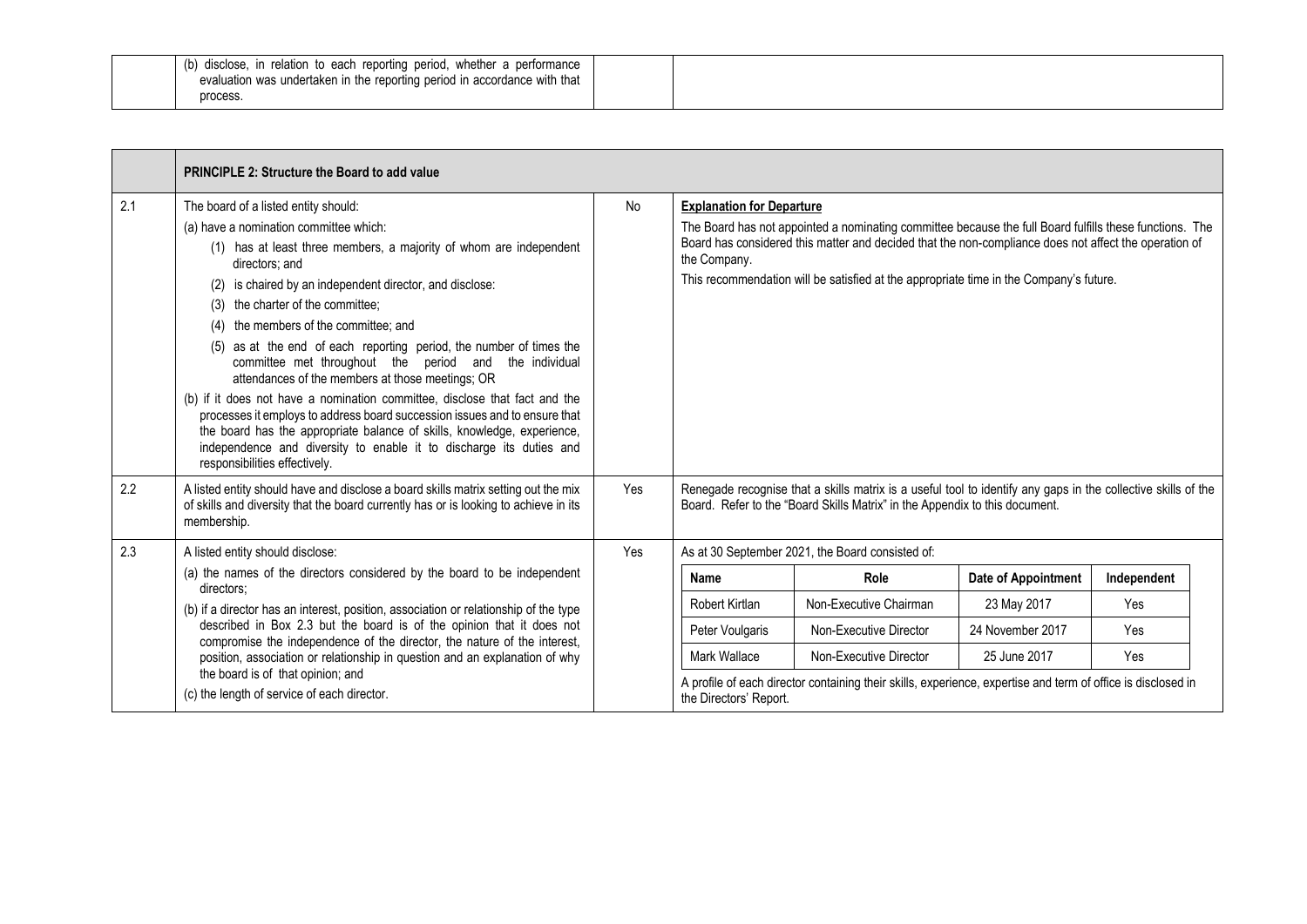| 2.4 | A majority of the board of a listed entity should be independent directors.                                                                                                                                                                                     | Yes        | The Company does have a majority of independent directors, with all three Board members being<br>considered independent. The Board considers an independent director to be a non-executive director who<br>meets the criteria for independence set out in the ASX's Corporate Governance Principles and<br>Recommendations.                                                  |
|-----|-----------------------------------------------------------------------------------------------------------------------------------------------------------------------------------------------------------------------------------------------------------------|------------|------------------------------------------------------------------------------------------------------------------------------------------------------------------------------------------------------------------------------------------------------------------------------------------------------------------------------------------------------------------------------|
|     |                                                                                                                                                                                                                                                                 |            | The Board, at least annually, assesses the independence of its non-executive directors. This assessment<br>may occur more than once each year if there is a change in circumstances that may impact upon the<br>independence of a non-executive director.                                                                                                                    |
|     |                                                                                                                                                                                                                                                                 |            | Individual directors must not participate in assessing their own independence, and must provide to the<br>Board all information relevant to the assessment.                                                                                                                                                                                                                  |
|     |                                                                                                                                                                                                                                                                 |            | In assessing independence, the Board considers all circumstances relevant to determining whether the<br>non-executive director is free from any interest and any business or other relationship which could, or could<br>reasonably be perceived to; materially interfere with that director's ability to exercise unfettered and<br>independent judgment on Company issues. |
|     |                                                                                                                                                                                                                                                                 |            | Directors are required to take into consideration any potential conflicts of interest when accepting<br>appointments to other boards.                                                                                                                                                                                                                                        |
| 2.5 | The chair of the Board of a listed entity should be an independent director and,<br>in particular, should not be the same person as the CEO of the entity.                                                                                                      | <b>Yes</b> | As shown in the table above, the Company has an independent Chairman.                                                                                                                                                                                                                                                                                                        |
| 2.6 | A listed entity should have a program for inducting new directors and provide<br>appropriate professional development opportunities for directors to develop<br>and maintain the skills and knowledge needed to perform their role as directors<br>effectively. | Yes        | The Board as a whole, review the skills and experience of directors and prospective directors and<br>ascertains any shortcomings and development opportunities.<br>Each new Director goes through an induction process, which includes meetings with key executives,<br>presentation and an overview of key policies and processes.                                          |

|     | <b>PRINCIPLE 3: Act ethically and responsibly</b>                                                                                                                                                               |            |                                                                                                                                                                                                                                                                                                                            |
|-----|-----------------------------------------------------------------------------------------------------------------------------------------------------------------------------------------------------------------|------------|----------------------------------------------------------------------------------------------------------------------------------------------------------------------------------------------------------------------------------------------------------------------------------------------------------------------------|
| 3.1 | A listed entity should articulate and disclose its values.                                                                                                                                                      | <b>Yes</b> | The Board has approved a Statement of Values and charges the Directors with the responsibility of<br>inculcating those values across the Company.                                                                                                                                                                          |
| 3.2 | A listed entity should:<br>(a) have a code of conduct for its directors, senior executives and employees;<br>and<br>(b) disclose that code or a summary of it.                                                  | <b>Yes</b> | The Board has adopted a code of conduct that sets out the principles covering appropriate conduct in a<br>variety of contexts and outlines the minimum standard of behaviour expected from its directors and<br>The Code of Conduct is available on the Company's website at<br>employees.<br>www.renegadeexploration.com. |
| 3.3 | A listed entity should:<br>have and disclose a whistleblower policy; and<br>(a)<br>ensure that the Board or a committee of the Board is informed of<br>(b)<br>any material incidents reported under that policy | Yes        | The Board has adopted a whistleblower protection policy                                                                                                                                                                                                                                                                    |
| 3.4 | A listed entity should:<br>have and disclose an anti-bribery and corruption policy; and<br>(a)                                                                                                                  | Yes        | The Board has adopted an anti-bribery and corruption policy                                                                                                                                                                                                                                                                |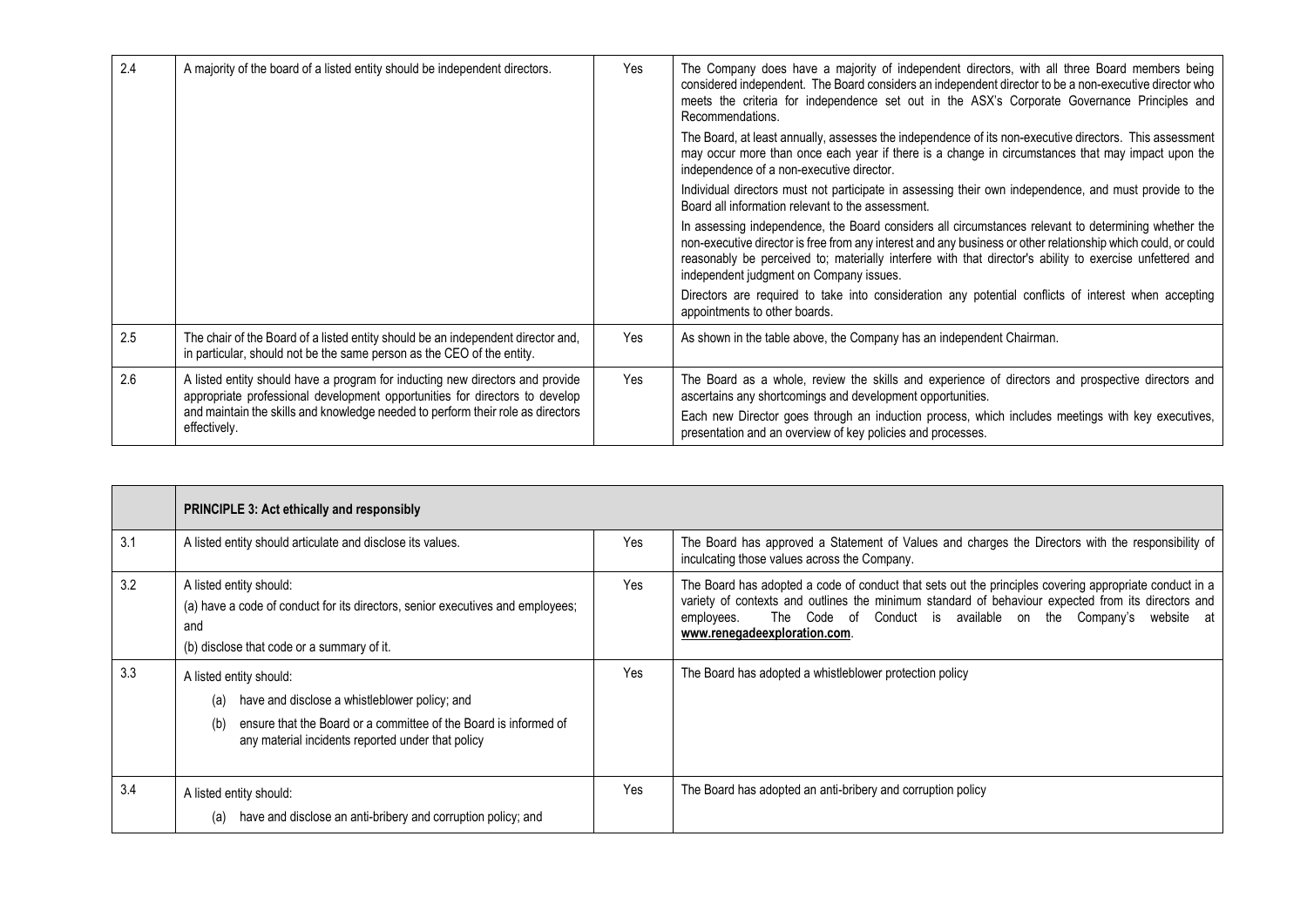| ensure that the<br>: Board or a committee<br>e Board is informed of any material<br>mittee of the |  |
|---------------------------------------------------------------------------------------------------|--|
| reported under that policy .<br><b>INCIDENTS FEDOTTO</b>                                          |  |
|                                                                                                   |  |

|     | PRINCIPLE 4: Safeguard Integrity in financial reporting                                                                                                                                                                                                                                                                                                                                                                                                                                                                                                                                                                       |     |                                                                                                                                                                                                                                                                                                                                                                                                                            |
|-----|-------------------------------------------------------------------------------------------------------------------------------------------------------------------------------------------------------------------------------------------------------------------------------------------------------------------------------------------------------------------------------------------------------------------------------------------------------------------------------------------------------------------------------------------------------------------------------------------------------------------------------|-----|----------------------------------------------------------------------------------------------------------------------------------------------------------------------------------------------------------------------------------------------------------------------------------------------------------------------------------------------------------------------------------------------------------------------------|
| 4.1 | The board of a listed entity should:<br>(a) have an audit committee which:<br>(1) has at least three members, all of whom are nonexecutive directors and<br>a majority of whom are independent directors; and<br>(2) is chaired by an independent director, who is not chair of the board,<br>and disclose:<br>(3) the charter of the committee;<br>(4) the relevant qualifications and experience of the members of the<br>committee; and<br>(5) in relation to each reporting period, the number of times the<br>committee met throughout the period and the individual attendances of<br>the members at those meetings; or | No  | <b>Explanation for Departure</b><br>The Board has not appointed an audit committee because the Board fulfills these functions. The Board<br>has considered this matter and decided that the non-compliance does not affect the operation of the<br>Company.<br>This recommendation will be satisfied at the appropriate time in the Company's future.                                                                      |
|     | (b) if it does not have an audit committee, disclose that fact and the processes<br>it employs that independently verify and safeguard the integrity of its<br>corporate reporting, including the processes for the appointment and<br>removal of the external auditor and the rotation of the audit engagement<br>partner.                                                                                                                                                                                                                                                                                                   |     |                                                                                                                                                                                                                                                                                                                                                                                                                            |
| 4.2 | The board of a listed entity should, before it approves the entity's financial<br>statements for a financial period, should receive from its CEO and CFO a<br>declaration that, in their opinion, the financial records of the entity have been<br>properly maintained and that the financial statements comply with the<br>appropriate accounting standards and give a true and fair view of the financial<br>position and performance of the entity and that the opinion has been formed on<br>the basis of a sound system of risk management and internal control which is<br>operating effectively.                       | Yes | The Chief Executive Officer (or equivalent) and the Chief Financial Officer (or equivalent) provide a<br>declaration to the Board in accordance with section 295A of the Corporations Act and have assured the<br>Board that such declaration is founded on a sound system of risk management and internal control and<br>that the system is operating effectively in all material respects in relation to financial risk. |
| 4.3 | A listed entity that has an AGM should ensure that its external auditor attends<br>its AGM and is available to answer questions from security holders relevant to<br>the audit.                                                                                                                                                                                                                                                                                                                                                                                                                                               | Yes | The Company's external auditor is invited to, and attends, the Annual General Meeting. The auditor's<br>presence is made known to Shareholders during the meeting, and Shareholders are provided with an<br>opportunity to address questions to the Auditor.                                                                                                                                                               |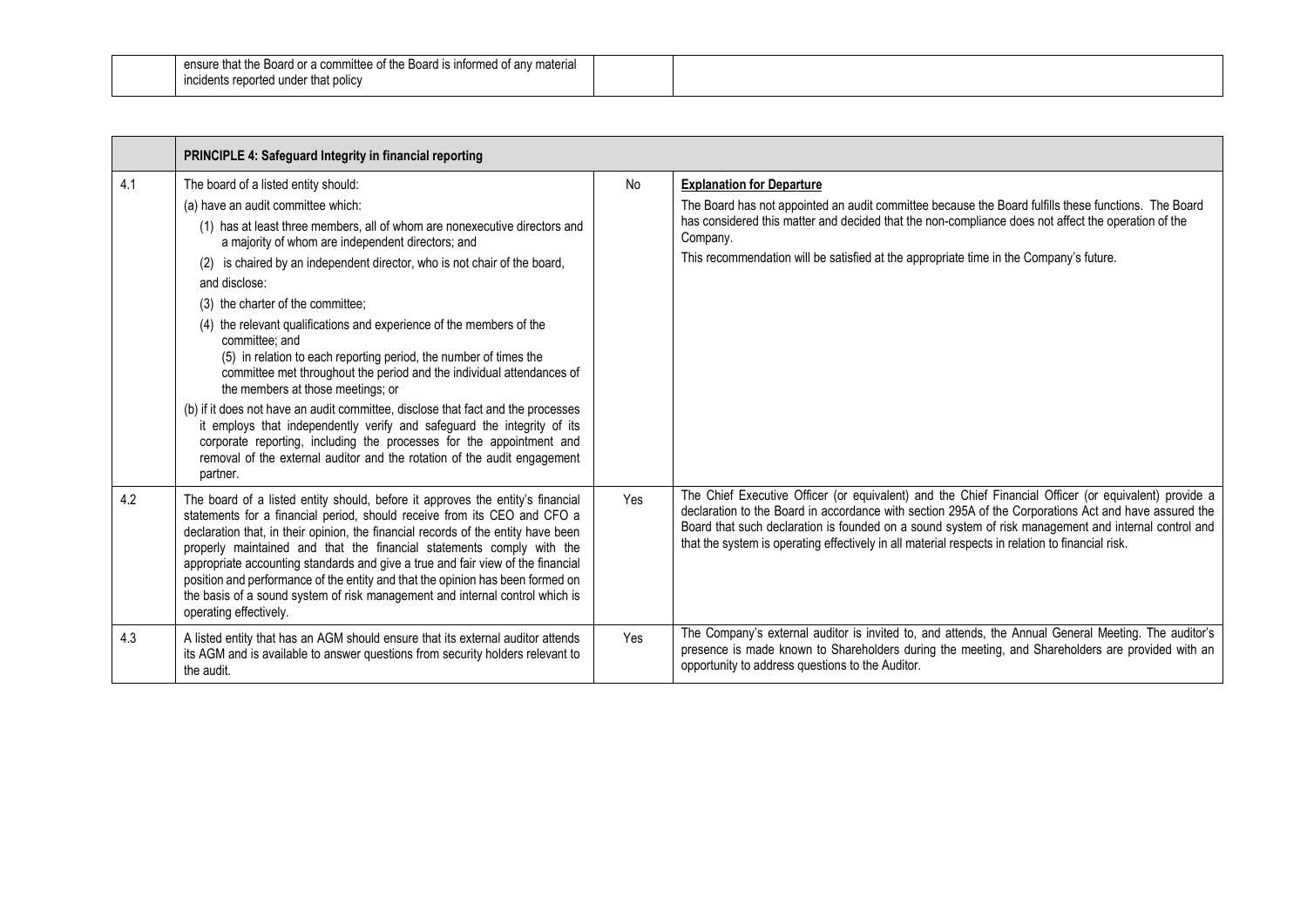|     | <b>PRINCIPLE 5: Make timely and balanced disclosure</b>                                                                                                                                                        |     |                                                                                                                                                                                                                                                                                                                                                                                                                                                                                                 |
|-----|----------------------------------------------------------------------------------------------------------------------------------------------------------------------------------------------------------------|-----|-------------------------------------------------------------------------------------------------------------------------------------------------------------------------------------------------------------------------------------------------------------------------------------------------------------------------------------------------------------------------------------------------------------------------------------------------------------------------------------------------|
| 5.1 | A listed entity should:<br>(a) have a written policy for complying with its continuous disclosure obligations<br>under the Listing Rules; and                                                                  | Yes | The Company has a Continuous Disclosure Policy that sets out the processes in place to ensure that any<br>price sensitive information is identified, reviewed by management and disclosed to ASX in a timely manner.<br>The Company's Continuous Disclosure Policy is disclosed on the Company's website.                                                                                                                                                                                       |
|     | (b) disclose that policy or a summary of it.                                                                                                                                                                   |     | The Continuous Disclosure Policy is designed to ensure timely and balanced disclosure of information in<br>line with ASX Listing Rules and to ensure that all Directors', senior executives and employees of the<br>Company understand their responsibilities under the policy.                                                                                                                                                                                                                 |
| 5.2 | A listed entity should ensure that its Board receives copies of all material<br>market announcements promptly after they have been made.                                                                       | Yes | The Board has appointed the Company Secretary as the person responsible for communicating with ASX<br>and overseeing and coordinating the timely disclosure of information to ASX, subject to prior review and<br>approval of all announcements by the Directors. The Company Secretary ensures that the Board are aware<br>of when any announcement is due to go out and when the confirmation of release is received by the ASX,<br>the Company Secretary promptly forwards this to the Board |
| 5.3 | A listed entity that gives a new and substantive investor or analyst presentation<br>should release a copy of the presentation materials on the ASX Market<br>Announcements Platform ahead of the presentation | Yes | The Board has appointed the Company Secretary as the person responsible for communicating with ASX<br>and overseeing and coordinating the timely disclosure of information to ASX, subject to prior review and<br>approval of all announcements by the Directors. The Company Secretary ensures any substantive<br>presentations are released to the ASX Market Announcements Platform ahead of the presentation and in<br>accordance with the Continuous Disclosure Policy of the Company      |

|     | <b>PRINCIPLE 6: Respect the rights of security holders</b>                                                                                                                    |            |                                                                                                                                                                                                                                                                                                                                                                                           |
|-----|-------------------------------------------------------------------------------------------------------------------------------------------------------------------------------|------------|-------------------------------------------------------------------------------------------------------------------------------------------------------------------------------------------------------------------------------------------------------------------------------------------------------------------------------------------------------------------------------------------|
| 6.1 | A listed entity should provide information about itself and its governance to<br>investors via its website.                                                                   | Yes        | The Board aims to ensure that the Company's shareholders are informed of all major developments<br>affecting the Company's state of affairs.                                                                                                                                                                                                                                              |
|     |                                                                                                                                                                               |            | The Company keeps investors informed through its website (www.renegadeexploration.com), which<br>contains information on the Company, the Board and the corporate governance policies and procedures<br>of the Company. Through its website, investors can access copies of the Company's annual financial<br>report, half yearly and quarterly reports, announcements and presentations. |
| 6.2 | A listed entity should design and implement an investor relations program to<br>facilitate effective two-way communication with investors.                                    | <b>Yes</b> | The Company has a Shareholder Communication Policy which is available on the Company's website<br>www.renegadeexploration.com This policy encourages shareholder participation and engagement with<br>the Company.                                                                                                                                                                        |
| 6.3 | A listed entity should disclose the policies and processes it has in place to<br>facilitate and encourage participation at meetings of security holders.                      | <b>Yes</b> | The Board encourages full participation of shareholders at the shareholders' meetings. Shareholders are<br>provided with access to notices of meeting and the Chairman's address prior to the meetings.<br>Shareholders are also given the opportunity to ask questions of Directors and management, either during<br>or after shareholders' meetings.                                    |
| 6.4 | A listed entity should ensure that all substantive resolutions at a meeting of<br>security holders are decided by a poll rather than by a show of hands                       | Yes        | The Company conducts a poll at meetings of security holders to decide each resolution                                                                                                                                                                                                                                                                                                     |
| 6.5 | A listed entity should give security holders the option to receive<br>communications from, and send communications to, the entity and its security<br>register electronically | Yes        | The Company welcomes electronic communication from its Shareholders via its publicised email address<br>(infor@renegadeexploration.com). In addition, details of ASX announcements and Company reports are<br>distributed to interested parties via email as well as being uploaded to the website.                                                                                       |
|     |                                                                                                                                                                               |            | The Company's share registry also engages with Shareholders electronically and makes available a range<br>of relevant forms on its website. Shareholders can register with the Share Registry to access their personal                                                                                                                                                                    |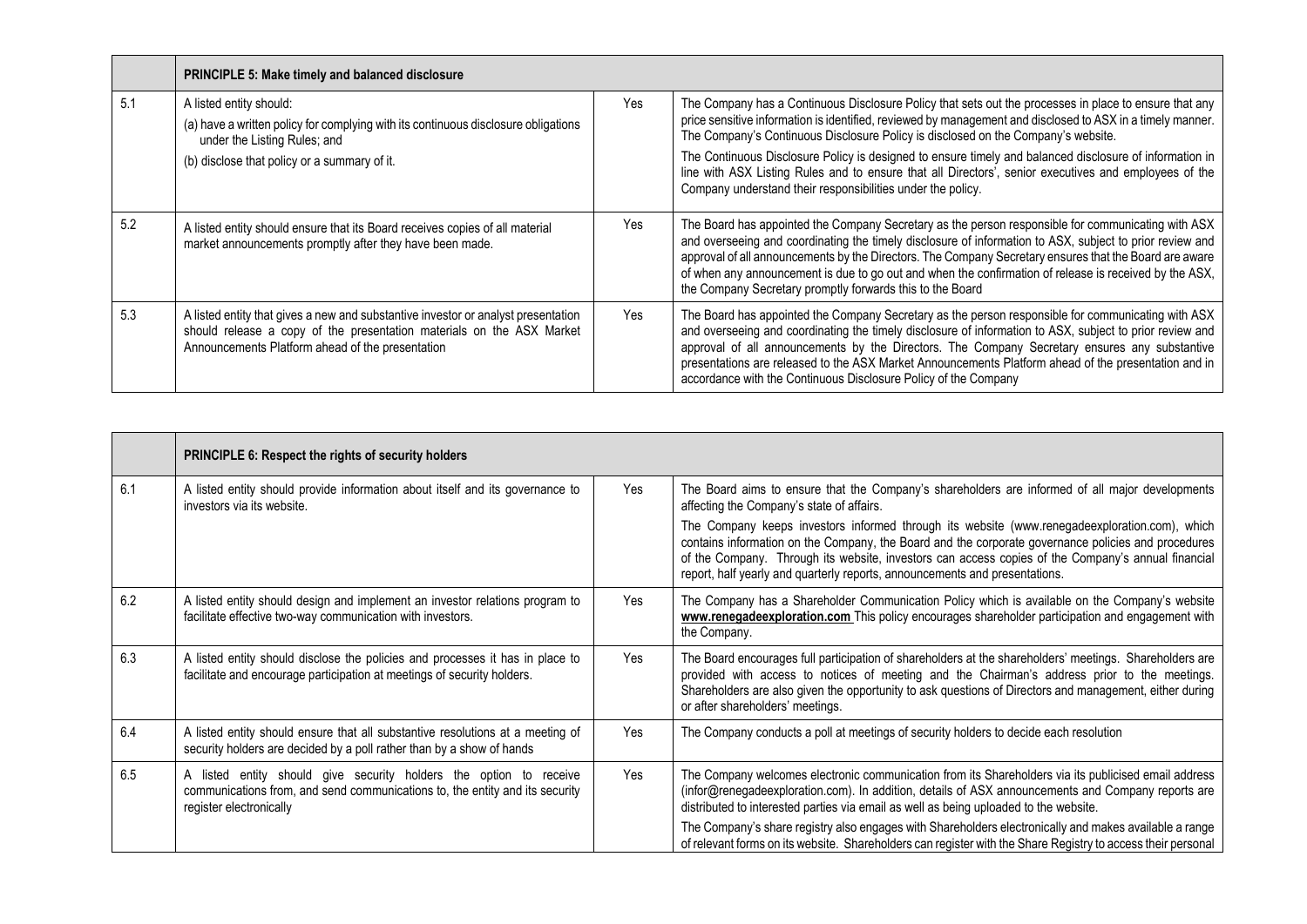|     |                                                                                                                                                                                                                                                                                                                                                                                                                                                                                                                                                                                                                                                                                                                                         |     | information and shareholdings via the internet.                                                                                                                                                                                                                                                                                                                                                                                                                                                                                                                                                                                                                                                                                                                                                                                                                                                                                                                                                                                                                                                                                                                                                                                                                                                                                                                                                                                                                                                                                                                                                                                                                                               |
|-----|-----------------------------------------------------------------------------------------------------------------------------------------------------------------------------------------------------------------------------------------------------------------------------------------------------------------------------------------------------------------------------------------------------------------------------------------------------------------------------------------------------------------------------------------------------------------------------------------------------------------------------------------------------------------------------------------------------------------------------------------|-----|-----------------------------------------------------------------------------------------------------------------------------------------------------------------------------------------------------------------------------------------------------------------------------------------------------------------------------------------------------------------------------------------------------------------------------------------------------------------------------------------------------------------------------------------------------------------------------------------------------------------------------------------------------------------------------------------------------------------------------------------------------------------------------------------------------------------------------------------------------------------------------------------------------------------------------------------------------------------------------------------------------------------------------------------------------------------------------------------------------------------------------------------------------------------------------------------------------------------------------------------------------------------------------------------------------------------------------------------------------------------------------------------------------------------------------------------------------------------------------------------------------------------------------------------------------------------------------------------------------------------------------------------------------------------------------------------------|
|     | PRINCIPLE 7: Recognise and manage risk                                                                                                                                                                                                                                                                                                                                                                                                                                                                                                                                                                                                                                                                                                  |     |                                                                                                                                                                                                                                                                                                                                                                                                                                                                                                                                                                                                                                                                                                                                                                                                                                                                                                                                                                                                                                                                                                                                                                                                                                                                                                                                                                                                                                                                                                                                                                                                                                                                                               |
| 7.1 | The board of a listed entity should:<br>(a) have a committee or committees to oversee risk, each of which:<br>(i) has at least three members, a majority of whom are independent<br>directors: and<br>(ii) is chaired by an independent director;<br>and disclose:<br>(iii) the charter of the committee;<br>(iv) the members of the committee; and<br>(v) as at the end of each reporting period, the number of times the committee<br>met throughout the period and the individual attendances of the members<br>at those meetings; or<br>(b) if it does not have a risk committee or committees that satisfy (a) above,<br>disclose that fact and the processes it employs for overseeing the entity's<br>risk management framework. | No  | <b>Explanation for Departure</b><br>The Company does not currently have a risk management committee. The Board has considered this<br>matter and decided that the non-compliance does not affect the operation of the Company. This<br>recommendation will be satisfied at the appropriate time in the Company's future.<br>In the absence of a risk management committee, the Board assumes responsibility for overseeing and<br>approving risk management strategy and policies, internal compliance and non-financial internal control<br>and the Board are fully aware of the various risks that affect the Company and its particular business.<br>The Company has a framework in place to safeguard the Company's assets and interests and ensure that<br>business risks are identified and properly managed. This includes procedures and limits to manage<br>financial risk.<br>To assist in discharging this responsibility the Board has in place a control framework which includes the<br>following:<br>• annual budget and operating plan, approved by the Board;<br>regular reporting to the Board on a number of key areas including safety, environment, financial,<br>$\bullet$<br>insurance and legal matters; and<br>the segregation of duties (where possible).<br>٠<br>The Board recognise the responsibility for the risk management and control framework and responsibility<br>for relevant internal controls and risk management practices are delegated to the appropriate level of<br>management within the Company.<br>Management, has responsibility for identifying, assessing, treating and monitoring risks and reporting to<br>the Board on risk management. |
| 7.2 | The board or a committee of the board should:<br>(a) review the entity's risk management framework at least annually to satisfy<br>itself that it continues to be sound; and<br>(b) disclose, in relation to each reporting period, whether such a review has<br>taken place.                                                                                                                                                                                                                                                                                                                                                                                                                                                           | No  | <b>Explanation for Departure</b><br>The Company's risk management framework is subject to continual review as part of the ongoing reporting<br>and approval processes detailed above. The Company will consider implementing a more formal annual<br>review process as its business operations develop.                                                                                                                                                                                                                                                                                                                                                                                                                                                                                                                                                                                                                                                                                                                                                                                                                                                                                                                                                                                                                                                                                                                                                                                                                                                                                                                                                                                       |
| 7.3 | A listed entity should disclose:<br>(a) if it has an internal audit function, how the function is structured and what<br>role it performs; or<br>(b) if it does not have an internal audit function, that fact and the processes it<br>employs for evaluating and continually improving the effectiveness of its risk<br>management and internal control processes.                                                                                                                                                                                                                                                                                                                                                                     | No  | <b>Explanation for Departure</b><br>The Company does not currently have a formal internal audit function due to the size of the Company and<br>the need to conserve cash.<br>As detailed above, the Board oversees the effectiveness of risk management and internal control<br>processes.<br>Under the Company's Risk Management Policy, responsibility for undertaking and assessing risk<br>management and internal control effectiveness is delegated to management. Management is required by<br>the Board to report back on the efficiency and effectiveness of risk management.                                                                                                                                                                                                                                                                                                                                                                                                                                                                                                                                                                                                                                                                                                                                                                                                                                                                                                                                                                                                                                                                                                        |
| 7.4 | A listed entity should disclose whether it has any material exposure to<br>economic, environmental and social sustainability risks and, if it does, how it<br>manages or intends to manage those risks.                                                                                                                                                                                                                                                                                                                                                                                                                                                                                                                                 | Yes | The Company's principal activity is mineral exploration. As such, the Company's risk exposure includes<br>the following risks:<br>Environmental: The operations and activities of the Company are subject to environmental laws and<br>regulations. As with most exploration and development projects, the Company's operations and activities<br>are expected to have an impact on the environment, particularly if advanced exploration or mine                                                                                                                                                                                                                                                                                                                                                                                                                                                                                                                                                                                                                                                                                                                                                                                                                                                                                                                                                                                                                                                                                                                                                                                                                                             |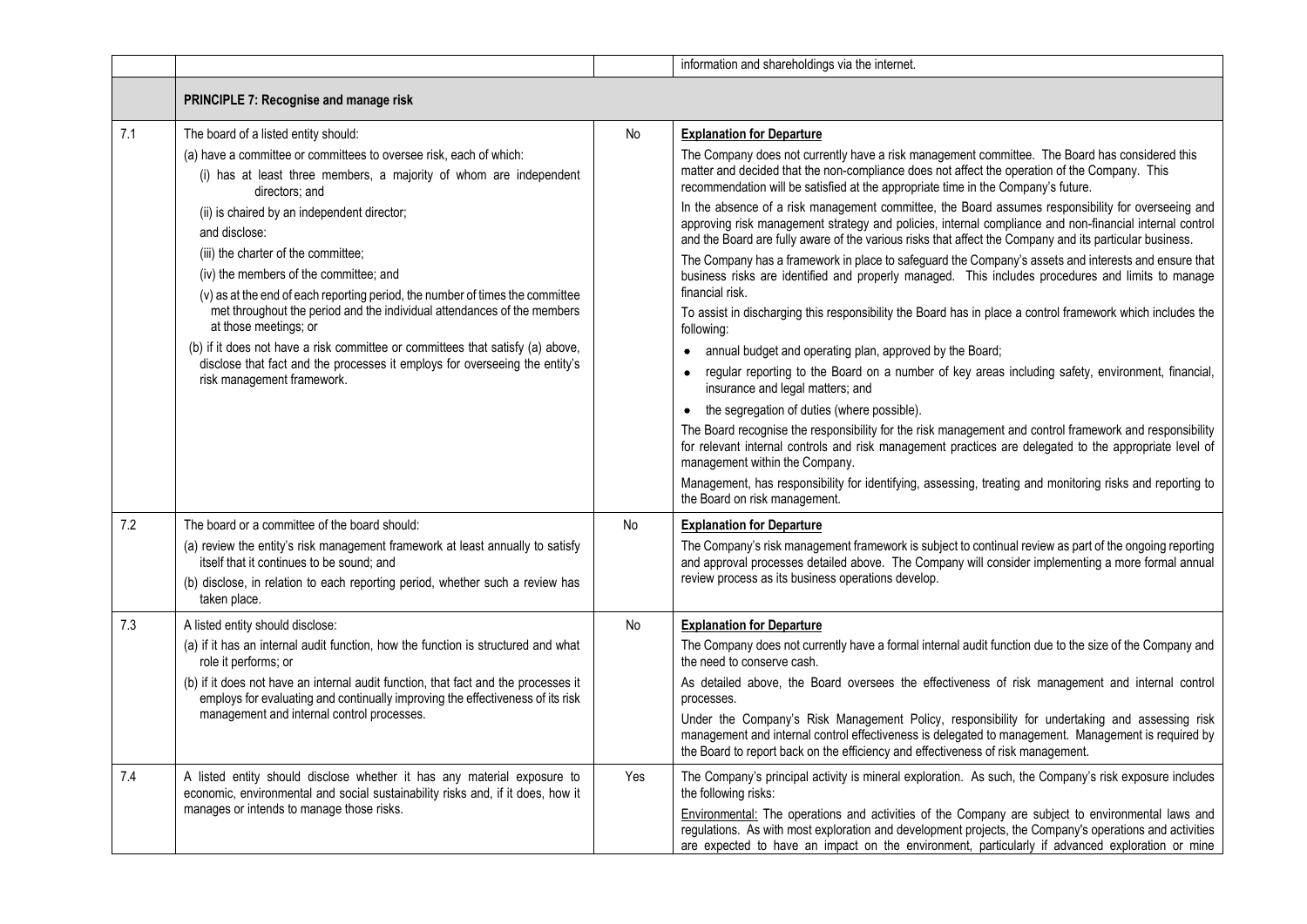|  | development proceeds. The Company attempts to conduct its operations and activities to the required<br>standard of environmental obligation, including compliance with applicable environmental laws.                                                                                                                                                                                                                                                                                                                                                                                                                                                                                                                                                                                                                                                                                                                                                                                                                                                                                                                                                                 |
|--|-----------------------------------------------------------------------------------------------------------------------------------------------------------------------------------------------------------------------------------------------------------------------------------------------------------------------------------------------------------------------------------------------------------------------------------------------------------------------------------------------------------------------------------------------------------------------------------------------------------------------------------------------------------------------------------------------------------------------------------------------------------------------------------------------------------------------------------------------------------------------------------------------------------------------------------------------------------------------------------------------------------------------------------------------------------------------------------------------------------------------------------------------------------------------|
|  | Economic                                                                                                                                                                                                                                                                                                                                                                                                                                                                                                                                                                                                                                                                                                                                                                                                                                                                                                                                                                                                                                                                                                                                                              |
|  | General: the mining industry is impacted by global economic conditions and events. Specifically, the<br>current commodity market conditions have had an impact on the cost and availability of financing and<br>liquidity for commodity related companies and there is no assurance that the Company will successfully<br>finance ongoing operations. Energy, commodity and consumables prices and currency exchange rates<br>impact the Company's operating costs and the devaluation and/or volatility of global stock markets could<br>also adversely impact the Company's financial condition.                                                                                                                                                                                                                                                                                                                                                                                                                                                                                                                                                                    |
|  | Commodity price risk: if the Company's existing project is developed to production, the majority of the<br>Company's revenue will be derived from the sale of base metals. Therefore, fluctuations in the prices of<br>base metals represent one of the most significant factors that we expect will affect our future operations<br>and potential profitability. The price of base metals is affected by numerous factors beyond the control of<br>the Company such as supply and demand for base metals, changes in global economies, confidence in<br>the industry as well as other global or regional political, social or economic events. The supply of base<br>metals consists of a combination of new mine production and existing stocks held by producers and<br>consumers. Future production from the Company's mining properties, is dependent upon the price of base<br>metals being at a sufficient level to make these properties economic. Future price declines in the market<br>value of base metals could cause the continued development of, and eventually the commercial production<br>from the Company's properties to be rendered uneconomic. |
|  | Access to capital: the Company's ongoing activities may require substantial further financing in the future<br>for its business activities. Given the Company's stage of development and the current state of equity<br>capital markets, assurances cannot be made that appropriate capital or funding, if and when needed, will<br>be available on terms favourable to the Company or at all.                                                                                                                                                                                                                                                                                                                                                                                                                                                                                                                                                                                                                                                                                                                                                                        |
|  | Governmental: any future mining operations will be subject to a number of taxes, royalties, regulations<br>and charges which can impact on the future profitability of the Company                                                                                                                                                                                                                                                                                                                                                                                                                                                                                                                                                                                                                                                                                                                                                                                                                                                                                                                                                                                    |
|  | Social Sustainability                                                                                                                                                                                                                                                                                                                                                                                                                                                                                                                                                                                                                                                                                                                                                                                                                                                                                                                                                                                                                                                                                                                                                 |
|  | The Company values economic, environmental and social sustainability within the areas which it operates.<br>In order to mitigate any material exposure to economic, environmental and social sustainability risks, the<br>Company undertakes regular monitoring and assessment of both its operating and non-operating assets<br>to ensure that all activities are conducted in a manner that is consistent with the Company's commitment<br>to safe and sustainable operations. Current monitoring and assessment has not indicated any material<br>exposures in the areas of environmental and social sustainability.                                                                                                                                                                                                                                                                                                                                                                                                                                                                                                                                               |
|  |                                                                                                                                                                                                                                                                                                                                                                                                                                                                                                                                                                                                                                                                                                                                                                                                                                                                                                                                                                                                                                                                                                                                                                       |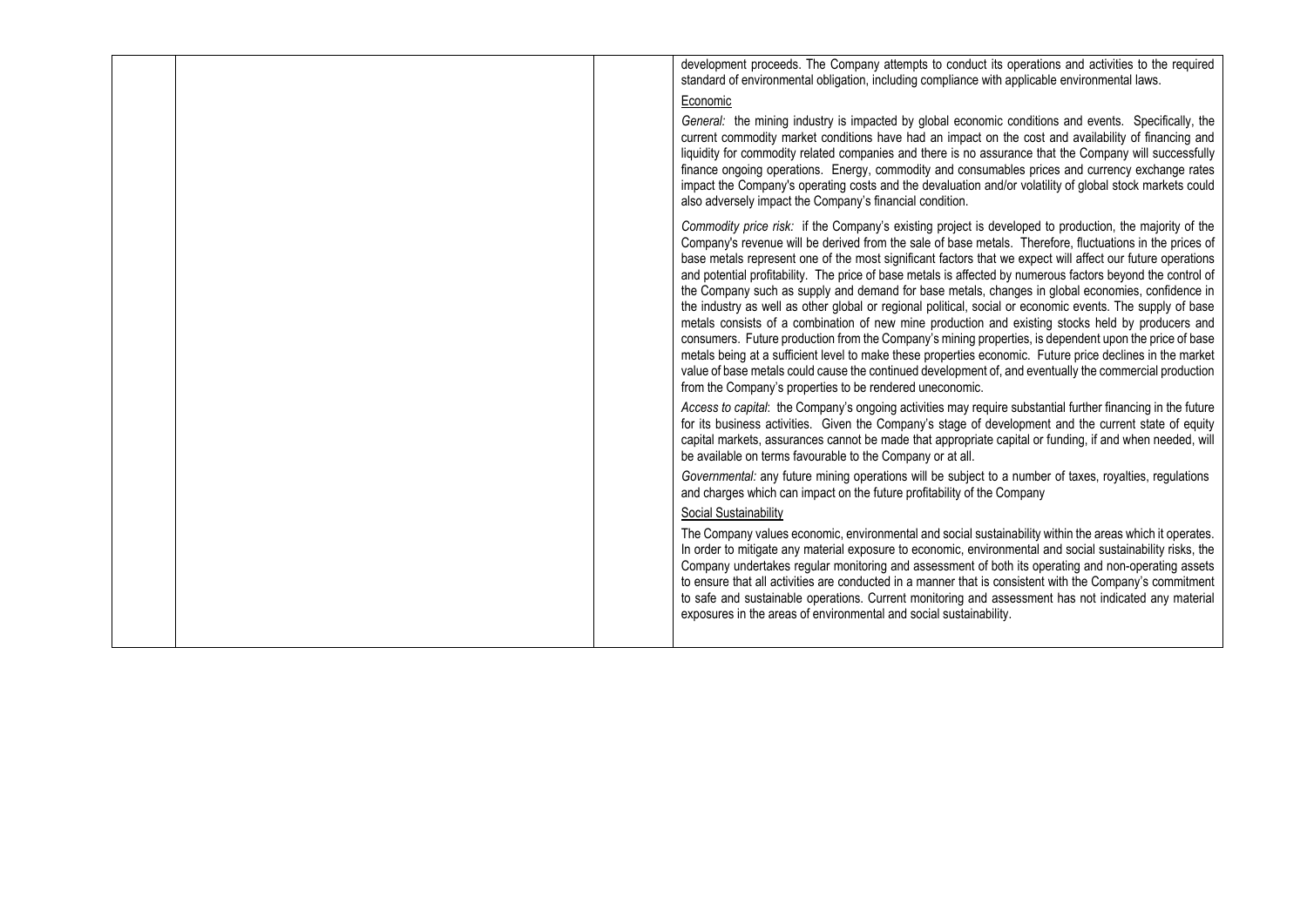|     | <b>PRINCIPLE 8: Remunerate fairly and responsibly</b>                                                                                                                                                                                                                                                                                                                                                                                                                                                                                                                                                                                                                                                                                                                                                                |     |                                                                                                                                                                                                                                                                                                                                                                                                                                                                                                                                                                                                                                                           |  |  |
|-----|----------------------------------------------------------------------------------------------------------------------------------------------------------------------------------------------------------------------------------------------------------------------------------------------------------------------------------------------------------------------------------------------------------------------------------------------------------------------------------------------------------------------------------------------------------------------------------------------------------------------------------------------------------------------------------------------------------------------------------------------------------------------------------------------------------------------|-----|-----------------------------------------------------------------------------------------------------------------------------------------------------------------------------------------------------------------------------------------------------------------------------------------------------------------------------------------------------------------------------------------------------------------------------------------------------------------------------------------------------------------------------------------------------------------------------------------------------------------------------------------------------------|--|--|
| 8.1 | The board of a listed entity should:<br>(a) have a remuneration committee which:<br>has at least three members, a majority of whom are independent<br>(i)<br>directors; and<br>is chaired by an independent director;<br>(ii)<br>and disclose:<br>(iii)<br>the charter of the committee;<br>(iv)<br>the members of the committee; and<br>(v)<br>as at the end of each reporting period, the number of times the<br>(vi)<br>committee met throughout the period and the individual<br>attendances of the members at those) meetings; or<br>(b) if it does not have a remuneration committee, disclose that fact and the<br>processes it employs for setting the level and composition of remuneration<br>for directors and senior executives and ensuring that such remuneration is<br>appropriate and not excessive. | No  | <b>Explanation for Departure</b><br>The Board has not established a remuneration committee because the Board currently fulfills these<br>functions. It is the Board's objective to retain high quality directors' and senior executives. In the absence<br>of a remuneration committee, the Board assesses the appropriateness of the nature and amount of<br>emoluments of such directors and senior executives on a periodic basis.<br>The Board has considered this matter and decided that the non-compliance does not affect the operation<br>of the Company. This recommendation will be satisfied at the appropriate time in the Company's future. |  |  |
| 8.2 | A listed entity should separately disclose its policies and practices regarding<br>the remuneration of non-executive directors and the remuneration of executive<br>directors and other senior executives.                                                                                                                                                                                                                                                                                                                                                                                                                                                                                                                                                                                                           | Yes | Non-executive directors are paid a fixed annual fee for their services to the Company as Non-Executive<br>Directors. Non-executive directors are also eligible to participate in the Company's Share Option Plan.<br>Executive Directors and other senior executives typically receive remuneration comprising base salary or<br>consulting fees and other fixed benefits based on the terms of their respective employment/consulting<br>agreements with the Company. Executive Directors and senior executives are also eligible to participate<br>in the Company's Share Option Plan.                                                                  |  |  |
| 8.3 | A listed entity which has an equity-based remuneration scheme should:<br>(a) have a policy on whether participants are permitted to enter into transactions<br>(whether through the use of derivatives or otherwise) which limit the<br>economic risk of participating in the scheme; and<br>(b) disclose that policy or a summary of it.                                                                                                                                                                                                                                                                                                                                                                                                                                                                            | Yes | Company has an Employee Incentive Plan                                                                                                                                                                                                                                                                                                                                                                                                                                                                                                                                                                                                                    |  |  |